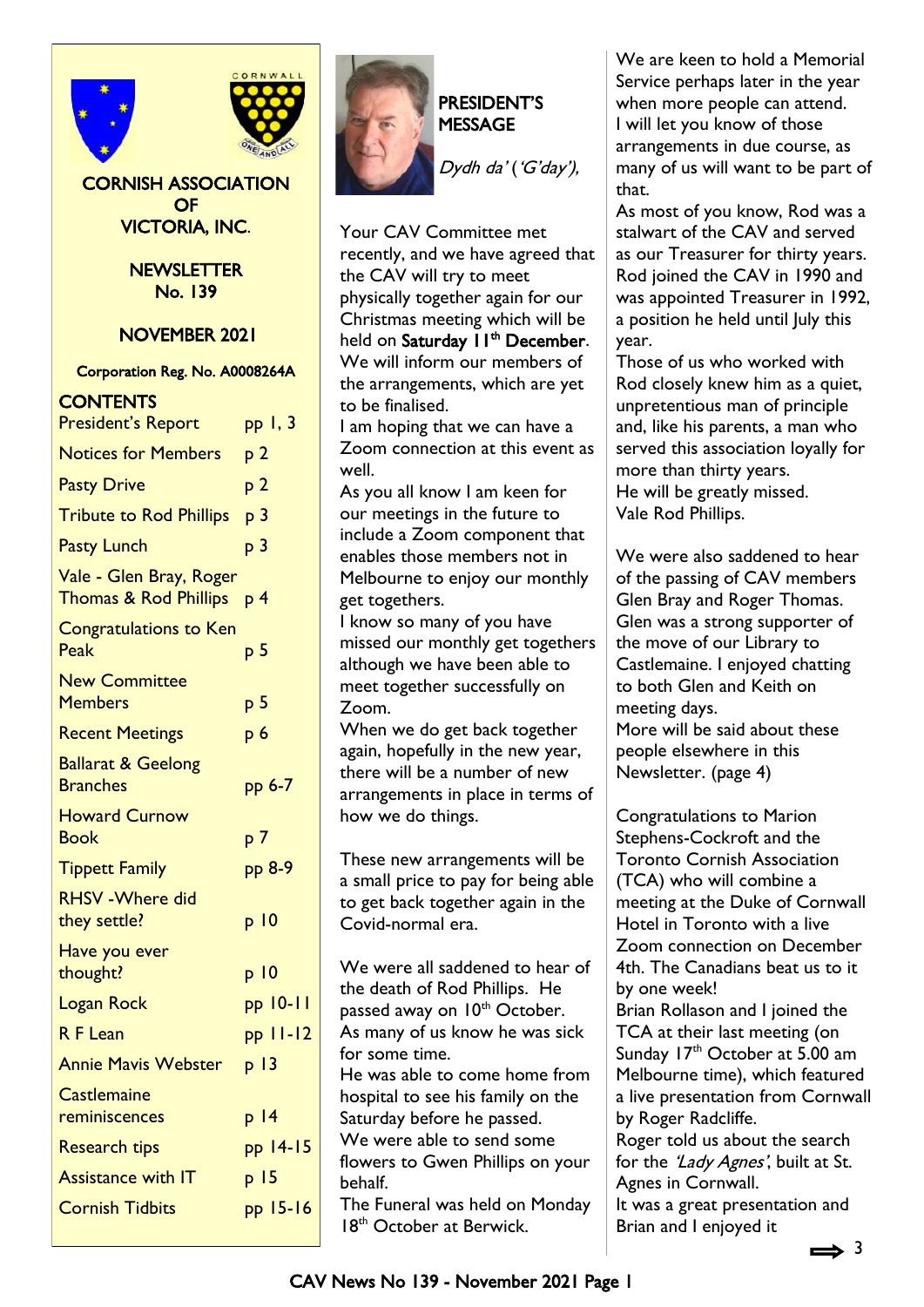#### CORNISH ASSOCIATION OF VICTORIA INC.

#### OFFICE-BEARERS:

President: Ken Peak 15 Shorthorn Crescent Doreen 3754 Ph: 0400 309 469 [pkicons29@bigpond.com](mailto:pkicons29@bigpond.com)

Past President: Neil Thomas Ph: (03) 5278 3250 [neilt3@gmail.com](mailto:neilt3@gmail.com)

Secretary/Vice President: Brian Rollason (03) 9563 7189 [brollason@iinet.net.au](mailto:brollason@iinet.net.au)

Pastoral Care/Welfare: Evelyn Jones Ph: (03) 9725 0286 [ejo65074@bigpond.net.au](mailto:ejo65074@bigpond.net.au)

For all Correspondence, Treasurer and General Enquiries please contact Ken Peak - details above

Ballarat Branch (Adm. Sec.): Lorice Jenkin Ph: (03) 5332 2920 [lajenkin@bigpond.com](mailto:lajenkin@bigpond.com)

Geelong Branch (Adm. Sec.): Ruth Taylor Ph: (03) 5241 4617 [drltaylor@bigpond.com](mailto:drltaylor@bigpond.com)

# NEWSLETTER EDITOR:

Robyn Coates Ph: (03)9478 6135 0419 551 320 [robyncoates@hotmail.com](mailto:robyncoates@hotmail.com)

Fees: Annual renewal notices have been sent to all members.

# Membership:

Single: \$40.00 Family: \$60.00 Life Single: \$400.00 Life Family: \$600.00



20th November - Chris Dunkerley from CANSW will share some insights into Cornish Mining and Miners in NSW - this will be a zoom meeting

11th December 2021 - In person gathering - see notice on page 3.

19th February 2022 - TBA



# PASTY DRIVE

Marcus Curnow is planning to make two pasty deliveries between now and Christmas.

The first will be a home delivery on 26<sup>th</sup>/27<sup>th</sup> November (closing date Tuesday 23rd November) and the second  $11<sup>th</sup>$  December (closing date Tuesday 7<sup>th</sup> December) will be at Oakleigh Baptist Church. Home delivery in Melbourne region will incur a cost of \$11.

You can look at the Aussie Oggie ( [https://aussieoggie.com/\)](https://aussieoggie.com/) online shopping menu and order there or for a CAV discount for Traditional Cornish Pasties (\$7 rather than \$8) contact Marcus.

If you are interested, please send Marcus a text no later than Tuesday 23<sup>rd</sup> November for first delivery or Tuesday 7<sup>th</sup> December for second delivery.

Marcus's number is: 0421 076 804



# Pastoral Care

If you know of someone who is unwell, celebrating a special birthday or just needs a cheery greeting, please let Evelyn Jones know the details so she can be in touch.

Evelyn's details are: Ph: 0417 160 658

[ejo65074@bigpond.net.au](mailto:ejo65074@bigpond.net.au)

# CAV NEWSLETTER

The CAV Newsletter is published in February, May, August & November and distributed via email and in some cases by mail.

If you have an email address, please consider having your newsletter emailed. For distribution contact The Secretary.

Deadline for contributions for the next issue: Saturday 15th January 2022

Articles for inclusion are welcome at any time but must be received by the deadline date.

Please use plain text font size 12, without formatting. Photos and tables should be included separately - not as part of a document.

Acknowledgment of source is required.

The email address for the CAV Newsletter [robyncoates@hotmail.com](mailto:robyncoates@hotmail.com)

Please mark - Article for CAV Newsletter.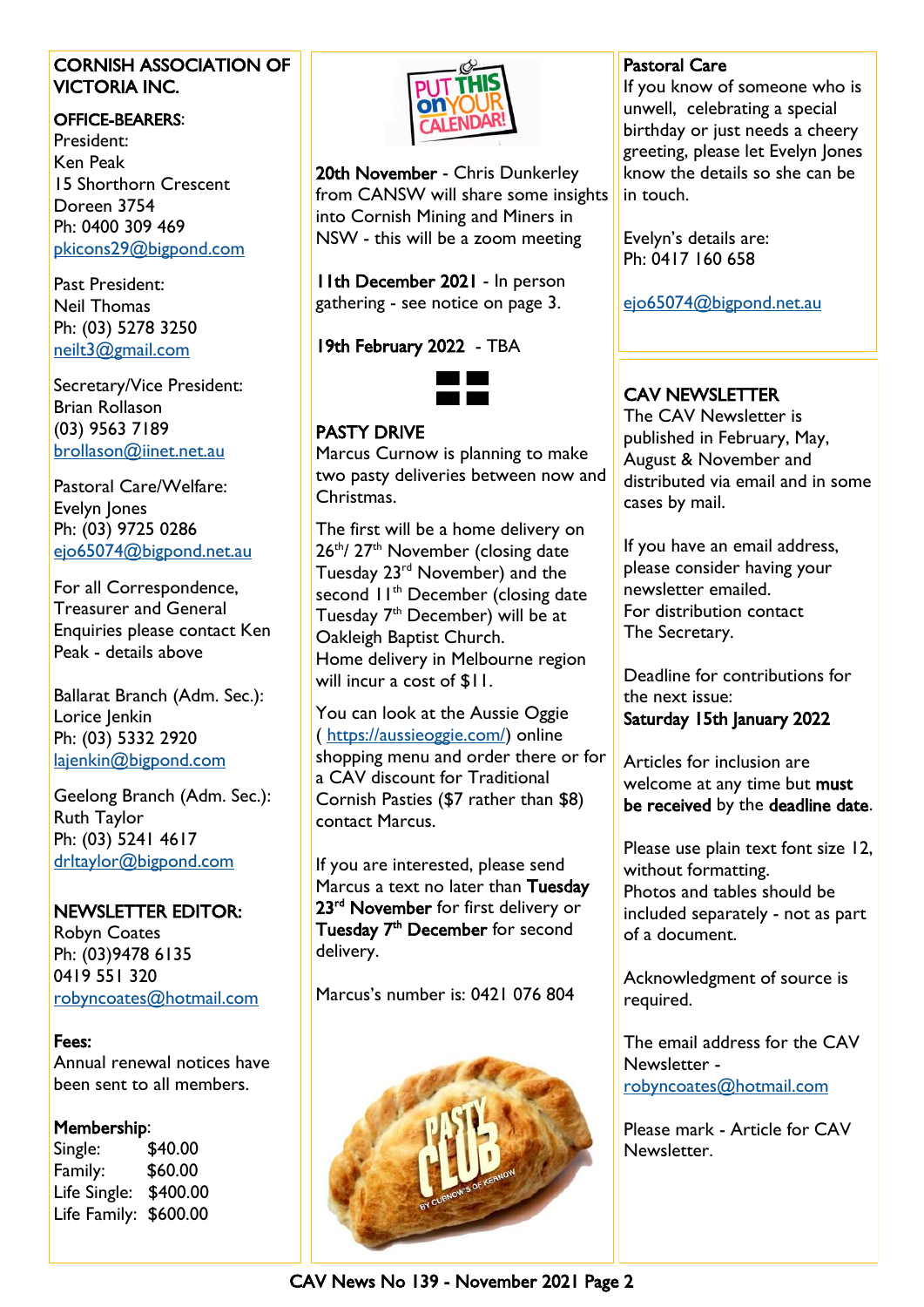immensely.

I have the recording of his presentation and I will try to get it placed on our website.

Speaking of our website, Arthur Coates has placed edited video versions of most of our presentations this year on our website under 'Latest News'.

This is a wonderful innovation, so if you have missed one of the presentations you can catch it up on our website.

Congratulations to Arthur who has overseen this as well as bringing the website up to date.

I am very proud that the CAV has continued to operate during lockdowns. In spite of everything we have had a number of new members join the CAV, which is a fantastic outcome.

Our program, delivered via Zoom, has been varied and interesting.

In June Ted and Beryl spoke to us about 'The Four Seasons of Cornwall''.

In July we had a number of members recite their short stories from the 'Agan Kernow' book, whilst in August we had Helen Morgan talk to us about the 'Blewett's of Penzance'.

In September Robyn Coates spoke to us about '<sup>A</sup> Cornish Doctor in Rural Australia - Dr Adoniah Vallack' followed by Professor Cate Frieman (ANU) who spoke about "The Southeast Kernow Archaeological Survey: new insights into Cornish later prehistory" in October.

We look forward to our speaker at our November meeting, Chris Dunkerley, who will tell us all about Cornish miners in NSW, especially around Cobar.

Planning is underway for a varied and interesting Cornish focussed program for 2022 under the watchful eye of Program Coordinator Helen Morgan. Helen is doing a great job.

A special call out to former CAV Secretary, June Whiffin, who is back home from a stint in hospital as a result of a bulging disc in her back. I was able to visit with June recently and I can report that she is in good spirits as she continues her recovery. We wish her all the best

'Oll an Gwella'

Ken Peak President Cornish Association of Victoria

# A Tribute to Rod Phillips

Rod joined Gwen & Bill as a member of the Cornish Association of Victoria on 12th June 1990 and in July 1992 took on the position of Treasurer.

Being Secretary, Rod and I worked closely together for 20 years. We've shared many a laugh, some groans and a lot of "scratching of the head" working through countless issues.

Rod diligently managed the Associations finances and investments for almost 30 years. He was an honest, trustworthy guardian. Always looking out for the best interest rate achievable and thoroughly researching the most suitable cost-effective insurance deal.

In committee meetings Rod didn't say much but when he did the others listened attentively.

Rod was rewarded for all his hard work by the Gorsedh Kernow in 2009 when they inducted him as a Bard at Saltash, Cornwall. He chose the Bardic name *Tresoryr* which is Treasurer in the Cornish language. The name will belong to Rod for eternity as no-one else can use it.

I value our long friendship Rod. You will be greatly missed by all the members.

June Whiffin

# PASTY LUNCH Saturday 11<sup>th</sup> December 2021

We are planning to have a Pasty Lunch at 12.00 noon, on Saturday 11<sup>th</sup> December, at the Oakleigh Baptist Church. The cost will be \$5 and a pasty and a bottle of water/soft drink will be provided. At this stage, it is planned that this will be held outdoors, so if you have a folding chair, please bring it, plus wear a hat and sunscreen. We hope to provide some shelter by way of gazebos and umbrellas. This may change and we may meet inside. You will need to provide evidence of double vaccination on a phone/certificate and check in with a QR code/record your name and contact details. You will also need to sign in to meet CAV Insurance requirements.

Please let Robyn Coates know if you are attending [robyncoates@hotmail.com](mailto:robyncoates@hotmail.com) or

0419 551 320 by Saturday 4<sup>th</sup> December 2021

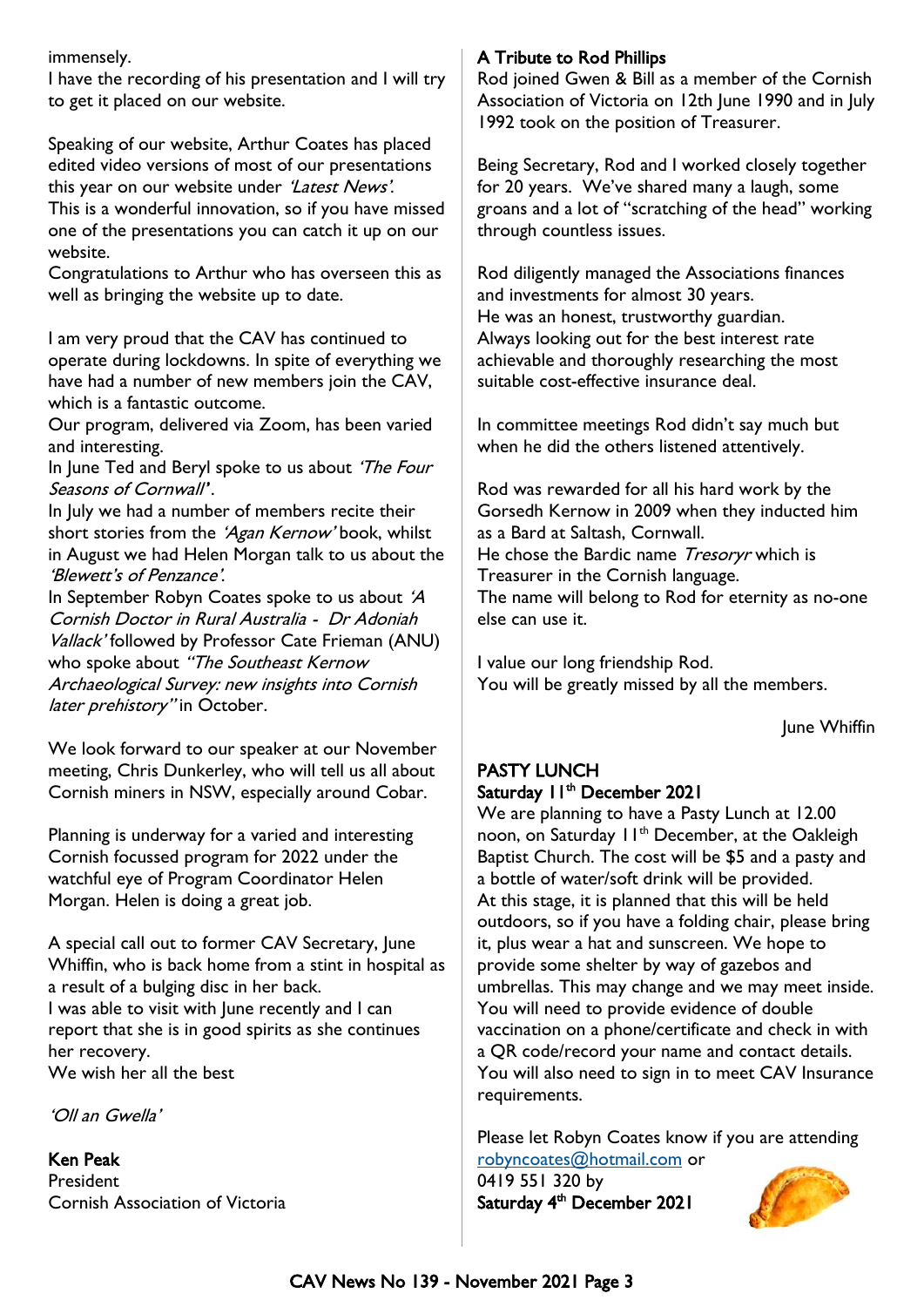Maxwell Glen Bray (6/10 /1946 - 5/9/ 2021)

Glen Bray was a very regular attendee at Ballarat until his move to Elsternwick to live with his partner,



Keith Stodden, where they both attended meetings in Oakleigh, before going into care at Graceland Manor, Elsternwick.

Glen was born in Ballarat and went to Sebastopol State School and then Ballarat North Tech. He was apprenticed as a welder/boiler maker and worked at Thompson's foundry in Castlemaine; he worked in Western Australia for a time, later returning to work in Ballarat.

Glen joined the Association, in Ballarat, in 2004 and was a regular participant in Festivals in Victoria and also at Kernewek Lowender in South Australia.

Glen enjoyed travel and he and Keith travelled to China, Thailand, Vietnam, Singapore and the UK. In 2012, Glenn and Keith travelled to Cornwall with the CAV group touring Cornwall.

Glen's family was descended from William Bray and his wife Catherine Thorn, from Launcells, in Cornwall, (not far from Bude/Stratton) and they arrived in Australia, in1854.



# Roger John Thomas

(6/5/41 - 27/9/2021)

Although living in NSW, Roger was a life member of the Cornish Association of Victoria and he and his wife Sue were regular participants in Festivals across Australia.



Roger was born in the NSW mining city of Broken Hill, in 1941, son of a miner - his Thomas ancestors were miners from the Illogan, Redruth and Camborne areas who had arrived in South Australia in 1852.

He was a founding member of CANSW and was for many years its President.

Roger was involved in the establishment of the

Standing Stones at Glen Innes and was a Life Guardian of the Stones.

Roger was made a Bard of the Gorsedh Kernow in 1992, Palores an Dyghow (Chough of the South), at Perran Round, Perranzabuloe.

(Photo - Chris Dunkerley CANSW)



Roderick William Phillips (30/12/1954 - 10/10/2021)

Rod was born in Melbourne, to Gwen and Bill Phillips, the eldest of four children, and after studying for qualifications in Accounting, worked in various financial positions in the mining, engineering, IT and pharmaceutical industries, retiring in 2016.



Rod travelled extensively and enjoyed exploring new places including many areas in Cornwall, Europe, Asia, and the USA, often including World Heritage areas and visits to an area of outstanding natural beauty.

He was interested in military history and in his travels he tried to visit as many aircraft museums as possible.

Rod inherited his parents' interest in his Cornish ancestry, with both Bill and Gwen being of Cornish descent and both having been made Cornish Bards.

He joined the Cornish Association in 1990 and was appointed Treasurer in 1992 - a position he held just prior to his death. He was meticulous in this role and offered good financial advice to the CAV and was diligent in his preparation of reports and the management of CAV funds.

Rod was actively involved in the CAV's activities and its effort to promote the Cornish Heritage of Australia and attended many Festivals in Victoria.

In 2009, at Saltash, Rod was made a Bard of the Gorsedh Kernow (for services to Cornwall) and took the name Tresoryer (Treasurer) - each Bardic name being unique.

We extend our Sympathy to family and friends of Glen, Roger and Rod.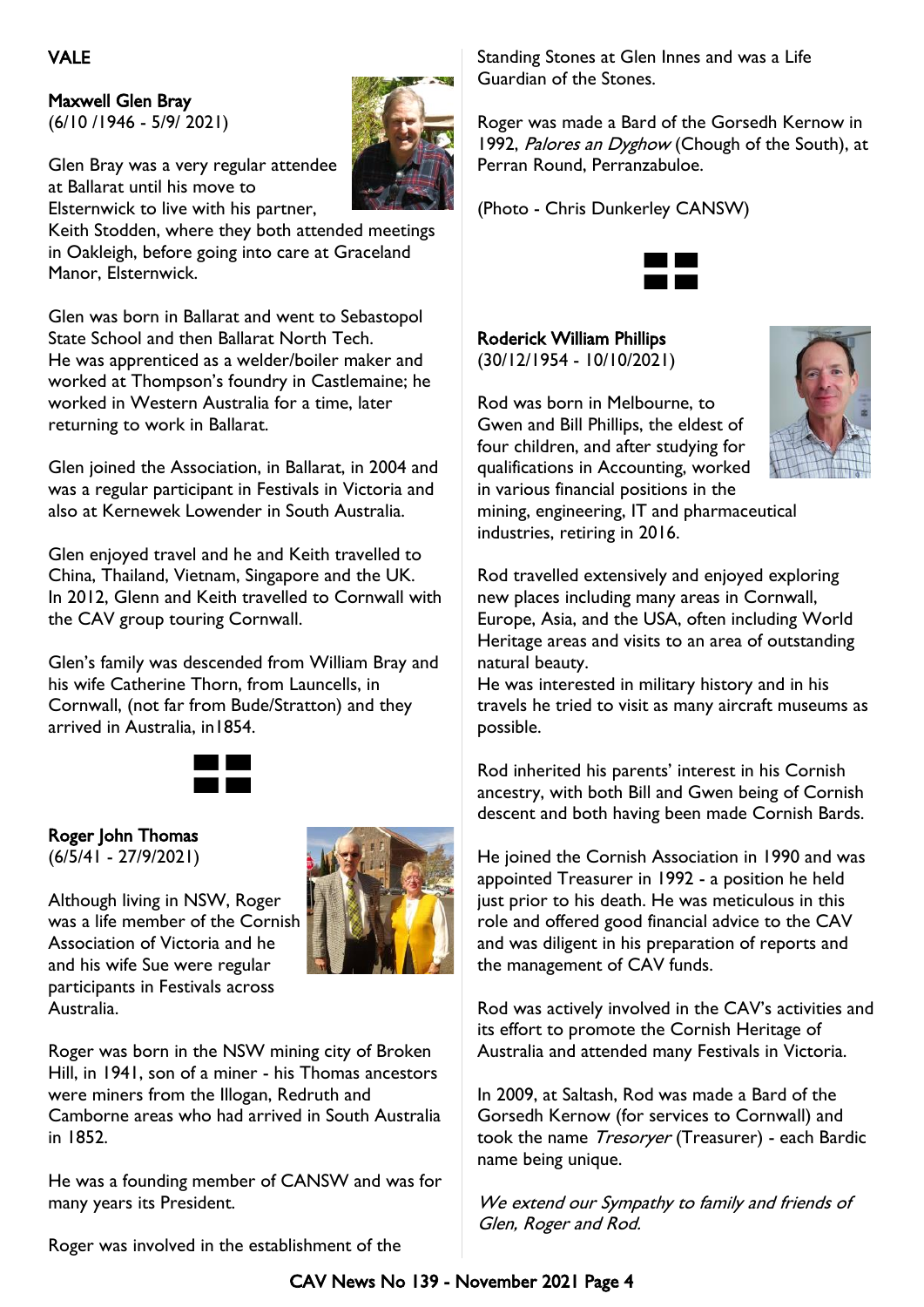

On behalf of the Bards of Gorsedh Kernow resident in Victoria, I wish to congratulate CAV

President Ken Peak on becoming a Bard. Ken chose as his Bardic name 'Gwithyas Hwedhlow'

which means 'Keeper of Stories' in English. This was a most appropriate choice, given that Ken undertook the significant task of gathering many stories and memories from CAV members and the wider Cornish diaspora to compile and produce a book about 'Our Cornwall'.

Ken has most ably led the CAV through an extremely difficult two-year period due to the COVID-19 restrictions.

He has ensured the on-going relevance of the Association by maintaining regular monthly meetings via 'Zoom'.

This has had the added advantage of involving many more of our members, especially those who cannot attend our meetings in Melbourne.

Another major achievement was overseeing the successful move of the CAV Library to its new home with the Castlemaine Historical Association. Again, well done Ken.

> Derek Trewarne Chairperson, Victorian Bards

#### CAV Treasurer

As you will be aware, we have a vacancy at this stage for the position of CAV Treasurer. If you have a penchant for keeping track of money (or are good at spending it), please contact me for more information:

> Ken Peak: 0400 309 469 [pkicons29@bigpond.com](mailto:pkicons29@bigpond.com)

#### New Committee Members Helen Morgan I am a researcher, writer, archivist

and historian.



I joined the Cornish Association of

Victoria in 2017 after starting research into my father's paternal family and discovering my Cornish ancestry, courtesy of the Blewetts of Penzance.

When I was working on my book, Blue Mauritius: The Hunt for the World's Most Valuable Stamps, I joined the Royal Philatelic Society of Victoria, both to access their library and learn more about philatelists.

I joined CAV for similar reasons, to help my research and to meet people as enamoured of Cornwall as I had become since visiting Penzance and walking in my ancestors' footsteps.

My women's history interests have broadened into family history, and as a family historian, like many I suspect, I'm interested in surfacing stories, going beyond dates, and learning about life and lives. I have written the first draft of what I hope becomes my second book, telling a story of nineteenth century Melbourne through the lives of my Cornish ancestors.

My other interests have taken a battering during the pandemic – hopefully back on track in 2022, particularly swimming. I am a great knitter, and when I have something on the needles, take it with me wherever I go, including CAV meetings!

I regularly re-read the Harry Potter series and the novels of Georgette Heyer, but my absolute favourite books are more grim: Damon Galgut's In a Strange Room and Nevil Shute's On The Beach.

In my younger days I was a Taekwondo black belt and I barrack for St Kilda, which may explain my tendency toward grim narrative! <https://www.helenmorgan.net/>

#### Ronald Hawken

The following is a brief resume of me - Ronald Hawken, not his real name. His Cornish Great Grandfather had his name inadvertently changed from Hocken, or may be Hockin by his Stepfather: but that is another (soon to be published) story.



Moving on, before any Hocking reads the above and stakes a claim, to his ancestry, young Ron, as generally called by friends, family and the CAV, was raised in Pascoe Vale South, attended Coburg West Primary School and then the totally demolished Coburg Tech, before studying Civil Engineering at RMIT.

Today, he is still a Melbourne Uni student, caught up with the big question – Is a Seniors discount or Student discount the way to go if one has a choice?

In the interim he has designed a number of bridges for the CRB, mainly found in East Gippsland, a few freeway sections for the RCA, mainly along the Western Ring Road, and did a number of planning studies for VicRoads including EastLink and Yarra Glen Bypass, with his last and most recent design being the ribbon wall at the Ravenswood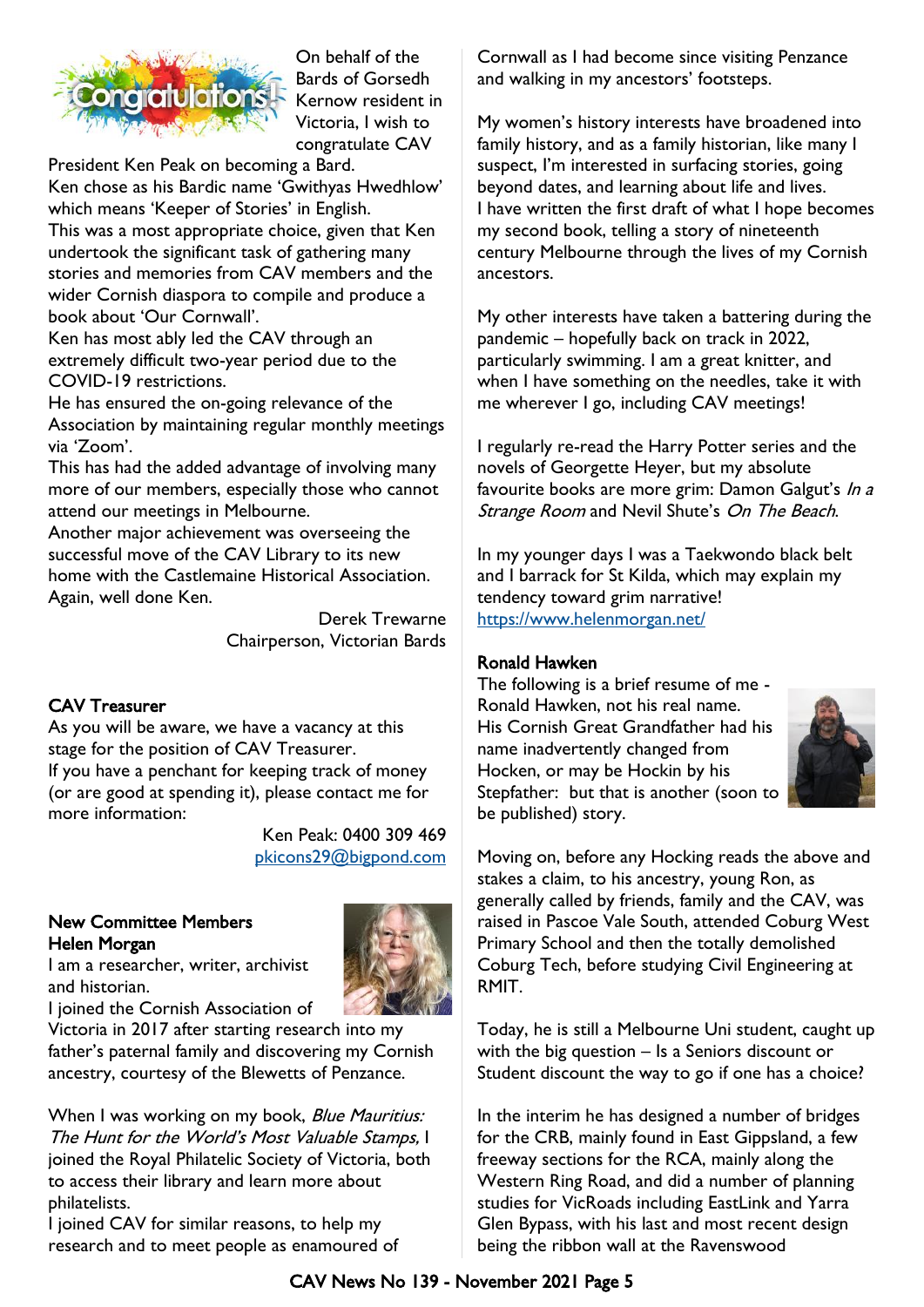Interchange on the Calder Freeway.

Biggest engineering achievement was that he bent the Ted Whitten Bridge.

Gave up working in 2018, with his last task being the smuggling out of the West Gate Bridge collapse report to the State Library, a fiendish plot exposed at a CAV meeting a couple of years ago.

Other interests include tennis, (and at one time judo), stamps, guitar, Spanish and family history research.

Travel was also well up there until COVID, with most recent ventures being French Polynesia and South America.

Family includes wife Jannette, three sons and partners, one border collie, five fish and a very destructive galah.

#### Recent CAV Meetings

Summaries, and more recently, recordings of our monthly presentations can be found on CAV's latest news web page [\(http://www.cornishvic.org.au/](http://www.cornishvic.org.au/latenews.html) [latenews.html\).](http://www.cornishvic.org.au/latenews.html)

Since our last newsletter we've been treated to presentations from two CAV members, Helen Morgan and Robyn Coates, and a guest speaker from the Australian National University, Associate Professor Cate Frieman – all held via Zoom due to Covid restrictions in Victoria.

At our August meeting Helen Morgan discussed her (relatively newfound) sense of Cornish identity and focused on her stonemason ancestors from Penzance, the Blewetts, who came to Melbourne in three waves from 1853 to 1859.

Helen provided insight into her research methods, charted the successes and tragedies of the Blewetts as builders in the 1850s and 1860s, and examined the loss of the old Wesleyan school rooms building in Fitzroy, demolished despite National Trust classification in the 1970s.

Helen's presentation can be viewed online at [https://youtu.be/1h6MDI\\_JLA4](https://youtu.be/1h6MDI_JLA4)

Inspired by a Cornish name she recognised in the Ballarat Historical Society's newsletter in 2020, Robyn Coates began researching Dr Adoniah Vallack (1813-1872), who practiced throughout rural New South Wales and in Ballarat, Victoria in the nineteenth century.

Robyn helpfully detailed how she conducted this research online during lockdown (very encouraging!).

There is a detailed account of Robyn's research in the CAV Ballarat Branch August 2021 newsletter (recent CAV newsletters can be downloaded from our newsletter web page [\(http://www.cornishvic.org.au/newslet.html\)](http://www.cornishvic.org.au/newslet.html).

Robyn's September presentation on Adoniah Vallack can be viewed online at<https://youtu.be/EftSbchx-Po>

In October, our focus moved to Cornwall itself in a detailed presentation from Associate Professor Cate Frieman, co-director of the Southeast Kernow Archeological Survey since 2012.



Starting with a fascinating map of the genetic profile of the British Isles (showing that the Cornish basically marry other Cornish people – always unique and different!) and details about how her interest in Cornwall developed, Cate looked at Iron Age/Romano-British enclosures and Bronze Age barrows near the village of Pelynt. Cate's presentation can be viewed online at

<https://youtu.be/G7MtjWS0YEE>

Helen Morgan



We are always on the lookout for interesting speakers who can present on Cornwall and things, places and people Cornish, including stories of the Cornish in Victoria and Australia. If you have something you'd like to present, or can recommend a speaker, please get in touch with CAV committee member Helen Morgan at [helen@helenmorgan.net](mailto:helen@helenmorgan.net) or 0401 873 385.

Helen Morgan

#### Ballarat

Whilst not being able to meet in person, the Ballarat members have enjoyed two Zoom presentations during the recent lockdown.

With restrictions easing, members are hopeful of soon meeting again in person.

In August, Austell Lanyon, a Ballarat gold mining engineer, who has worked at the Stawell Gold Mines and Gecko in Ballarat, talked about the techniques used to find possible gold mining sites and modern methods of mining and metal extraction.



His talk centred on exploration and geological techniques; underground mining process, equipment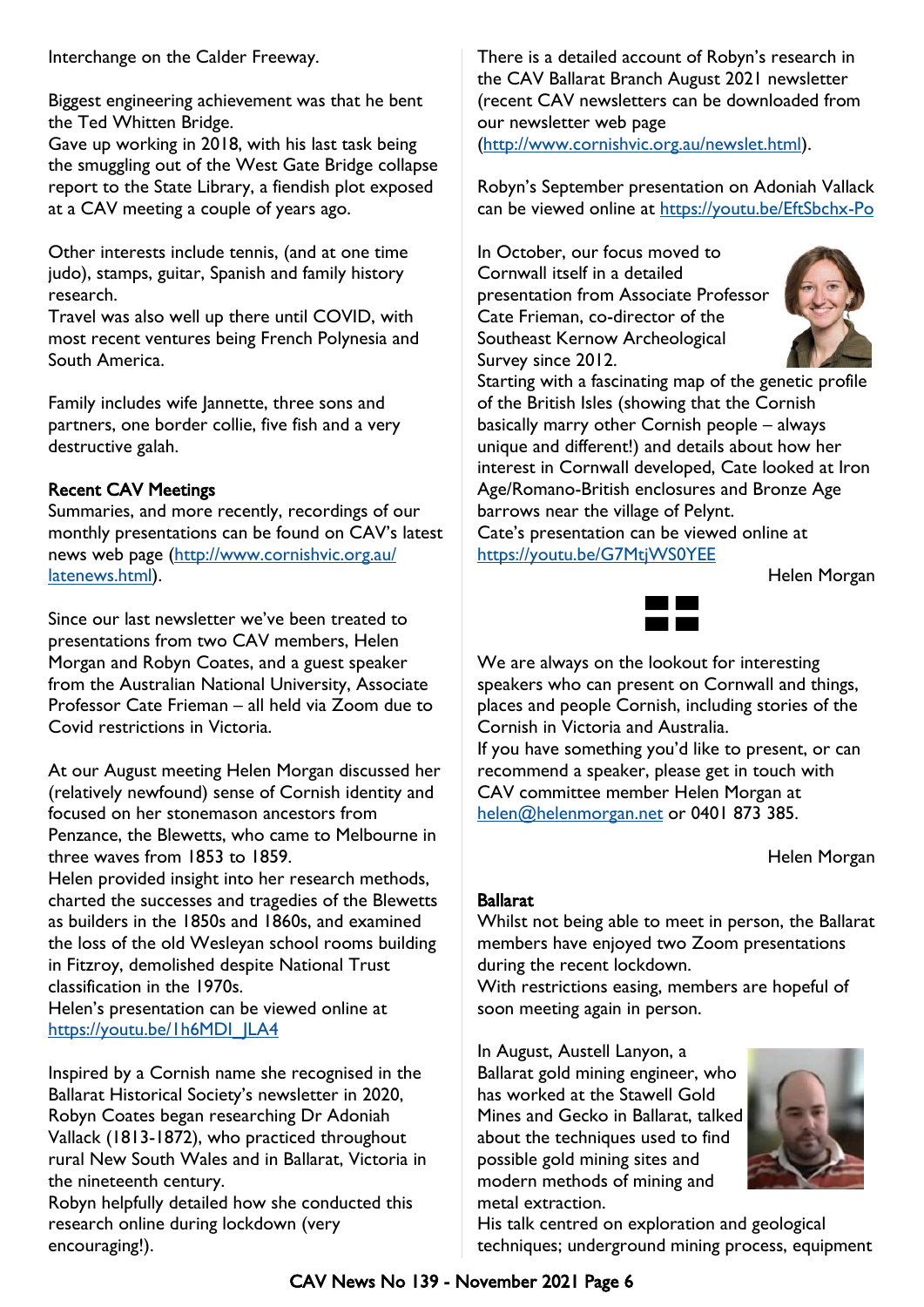and practises; and processing techniques. Using photos, maps, illustrations and short videos, it was fascinating to members who had little or no idea of how gold was extracted in the  $21^{st}$  Century. [https://www.youtube.com/watch?](https://www.youtube.com/watch?v=mfYckWXQrms&t=198s)

[v=mfYckWXQrms&t=198s](https://www.youtube.com/watch?v=mfYckWXQrms&t=198s)

In October, Val D'Angri, a Ballarat member, detailed her involvement in the restoration of the 'Stawell Miners' Banner' between 1984 and 1990. The banner was made in the early 1900s.



In 1927, many mining records at

Stawell were discarded and thrown out, but thankfully the banner was rescued and in 1981 was returned to the Stawell Town Hall, where in 1983, an archivist from the University of Melbourne, Andrew Reeves, thought it should be preserved as it was a significant part of the Stawell Union history. The banner was forwarded to the Galleries and Museums Conservation centre in Ballarat and following its closure was housed in the Ballarat School of Mines where restoration of the fragile banner was undertaken.

Val worked for over 400 hours in restoring the banner which was unveiled in 1990 at the Stawell Town Hall.

The work entailed dismantling the banner,

re-dying and painting sections of fabric, weaving new fringes, unpicking and rewinding cording and then reassembling all sections.

You can learn more about the restoration by looking at the video

[https://www.youtube.com/watch?](https://www.youtube.com/watch?v=YoIFSIAJum4&t=11s) [v=YoIFSIAJum4&t=11s](https://www.youtube.com/watch?v=YoIFSIAJum4&t=11s)

#### Geelong Branch

Our regular branch meetings are held at the Uniting Church, Ormond Road, East Geelong at 1.30pm. on the third Wednesday of the odd months.

> Visitors and guests welcome. Neil Thomas. Chairman Geelong Branch of the CAV.

#### Hints for watching youtube links

If you hover your mouse over the link and press the control button a hand appears, just click your mouse and it will take you to youtube - then you just need to click play.

#### Welcome to new members

\*Darralyn Cusack from Kilsyth whose interests are CLEAR from Veryan, Cornwall pre 1840 and Maryborough Victoria and WILLIAMS from Veryan, Cornwall pre 1860

\*Lucy Hamilton from Red Cliffs whose interests are Peak, Roberts, James, Rowe, Lanyon and Williams and Blake, Wills, Colman, Colling, Petherwith and Taylor from the St Minver area.

#### Cornwall my Country - Howard Curnow

At the age of seven, Howard Curnow hit the local Cornish headlines when he fell under a one ton steel roller in a field on his father's dairy farm. Since then he has never been completely happy when any further from Cornish soil. Howard tells the story of



his remarkable life from his early days as one of seven children on the farm in West Cornwall, to his many visits to the USA, Canada, Australia and Cuba, to meet many native members of the Curnow family and to promote Cornwall.

This is part of the cover of the book advertising the late Howard Curnow's autobiography which was recently published.

If you are interested the book is available from <https://www.thecornishstore.co.uk/>

For those interested in things Cornish you might look to browse the site as there are quite a few goodies to be had - to me the selection of children's picture books look very attractive. One book mentioned is 'The Mousehole Cat' which currently is one of our young grandson's favourite books - he loves the adventures of Tom Bawcock and his faithful cat Mowzer.

#### SBS - Devon and Cornwall with Michael Portillo

If you missed episodes two, three and four of this programme, they are still available until 18th December on SBS on demand [h](https://www.sbs.com.au/ondemand/program/devon-and-cornwall-with-michael-portillo)ttps://www.sbs.com.au/ondemand/program/devonand-cornwall-with-michael-portillo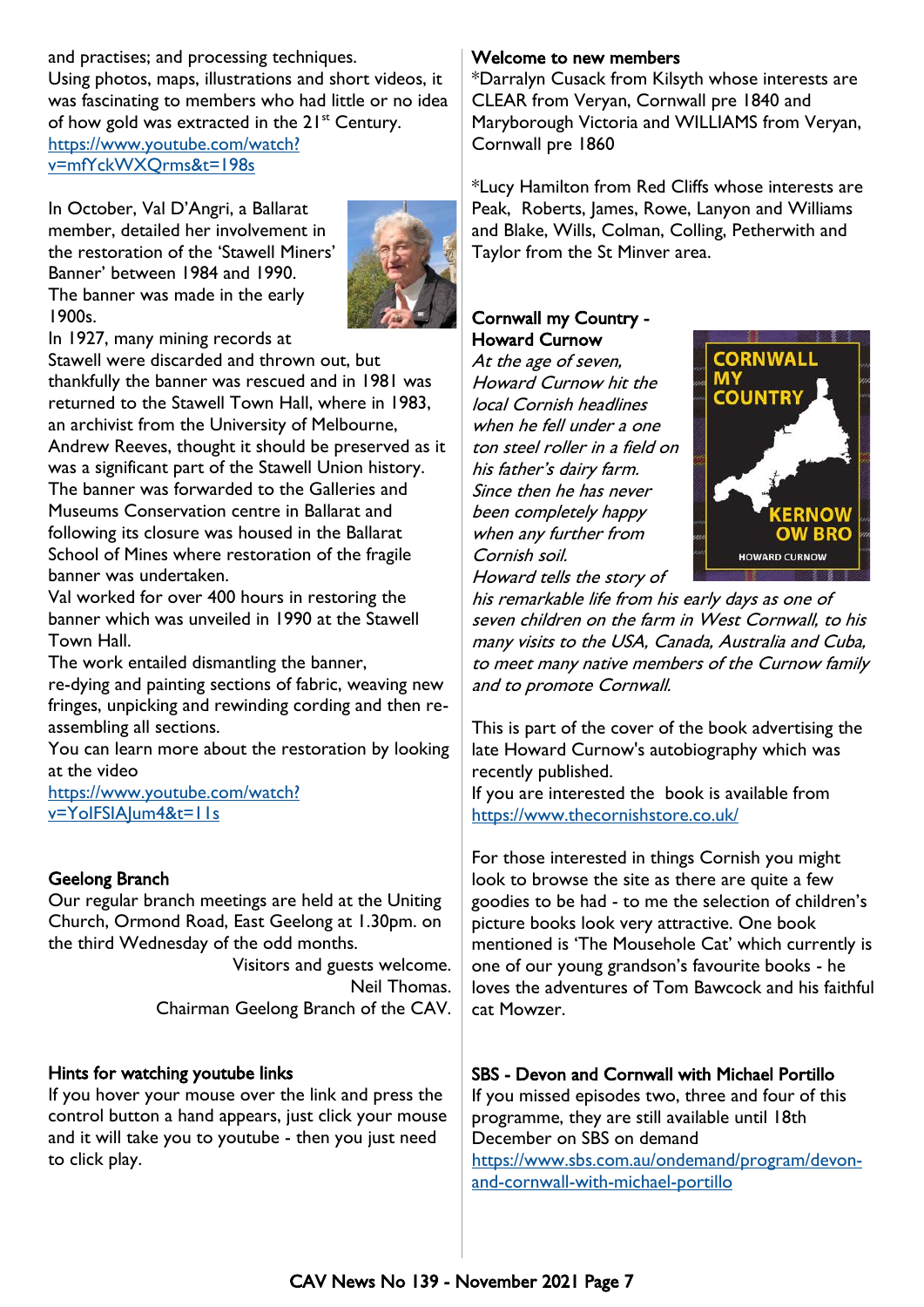#### A Cornish Miner in Ballarat

By Ian Penrose, August 2021 ianpenrose1949@gmail.com

My wife's great-greatgrandfather, Reuben Tippett, migrated to Australia in 1866 with his wife Elizabeth (nee Eddy) and their four young children.

Their lives remained a mystery

until recent research revealed the following story of Reuben's broad experience in mining, and his family's mixed fortunes in Ballarat.

Born in 1832 in St Columb Minor, a village near Newquay on the north-west coast of Cornwall, Reuben was the fourth of six children. His father George was a stone mason.(1) When Reuben was a boy, his family moved 22 miles south to Ramsgate, a small hamlet south of Camborne. (2)

Camborne was then a centre of the Cornish mining industry, and 18-year-old Reuben worked at a nearby copper mine. (3)

But foreign competition was starting to impact the local industry, and in 1854 he joined many Cornish miners in migrating to the US, to work in the new and booming anthracite coal ("stone coal") mines in north-eastern Pennsylvania. (4)

There he fell in love with a Cornish lass, Elizabeth Eddy who had migrated as a young child from St Austell when her father, a miner like Reuben, had joined the mass migration to Pennsylvania. (5)

#### Reuben TIPPETT in Ballarat.

Reuben and Elizabeth married in 1857, and Elizabeth gave birth to four children in quick succession. (7) Then in 1865, when their youngest, John, was less than one month old, the family sailed back to Liverpool, where they boarded the Black Ball clipper, True Briton, as steerage passengers bound for Australia. (8)

Sadly baby John died shortly after disembarking in Melbourne.

Reuben's eldest brother Cornelius, a stonemason like their father, had migrated to Australia a decade earlier. He had established a successful business in Ballarat as a construction contractor responsible for many civil projects in the growing city, including forming new streets and footpaths, and building dams and water channels. (9)

News of Cornelius's success, and opportunities to work in the gold mines would have encouraged Reuben, and later their younger brother Joseph, to join him in Ballarat.

The gold industry was then much changed from its early years. The sight of single miners digging shallow deposits with shovels, windlasses and cradles was now replaced by capital-intensive mining companies employing labourers and machinery to work the gold veins embedded in deep rock. (10)

Shortly after their arrival, Reuben and Elizabeth settled into a house in South Street, Ballarat West, and Reuben, drawing upon his experience, found work in the underground mines. He probably shifted jobs several times as new gold leads were found, and records show that in 1875, he was an employee-shareholder in Smith's Freehold Mining Company's deep mine on the western edge of Yarrowee River. (11)

In their South Street home, Elizabeth gave birth to another eight children. The family then moved into a timber house in Bond Street in Ballarat East. (12) Aged in her mid-fifties, Elizabeth was one of the 30,000 women who signed the Women's Suffrage Petition in 1891 which advocated that 'women' should vote on equal terms with men'. (13)

Reuben and Elizabeth had altogether twelve children, seven boys and five girls. Their eldest, George, was initially a tailor working in partnership with Edward Clemence on the south-east corner of Sturt and Albert Streets. Two of his younger brothers, Joseph and John, were also tailors and probably worked with him.

After his tailoring business faltered, George formed the partnership of Jordan & Tippett, with premises near the City Hall in Armstrong Street. They were successful undertakers – and perhaps that was an omen of the family's fortunes, as early death was all too common amongst the Tippett menfolk.

Both of Reuben's brothers who had settled in Ballarat died before their time. Cornelius, the successful contractor, drowned while swimming near Geelong, aged 49: and brother Joseph died of miner's disease (TB), aged 55.

Furthermore, none of Reuben and Elizabeth's sons lived into old age. Three died in infancy; one just a week after his five-year-old sister had died and a day before another sister was born. That would have been a stressful time for the family! Their eldest son, George the undertaker, died of a stroke at age

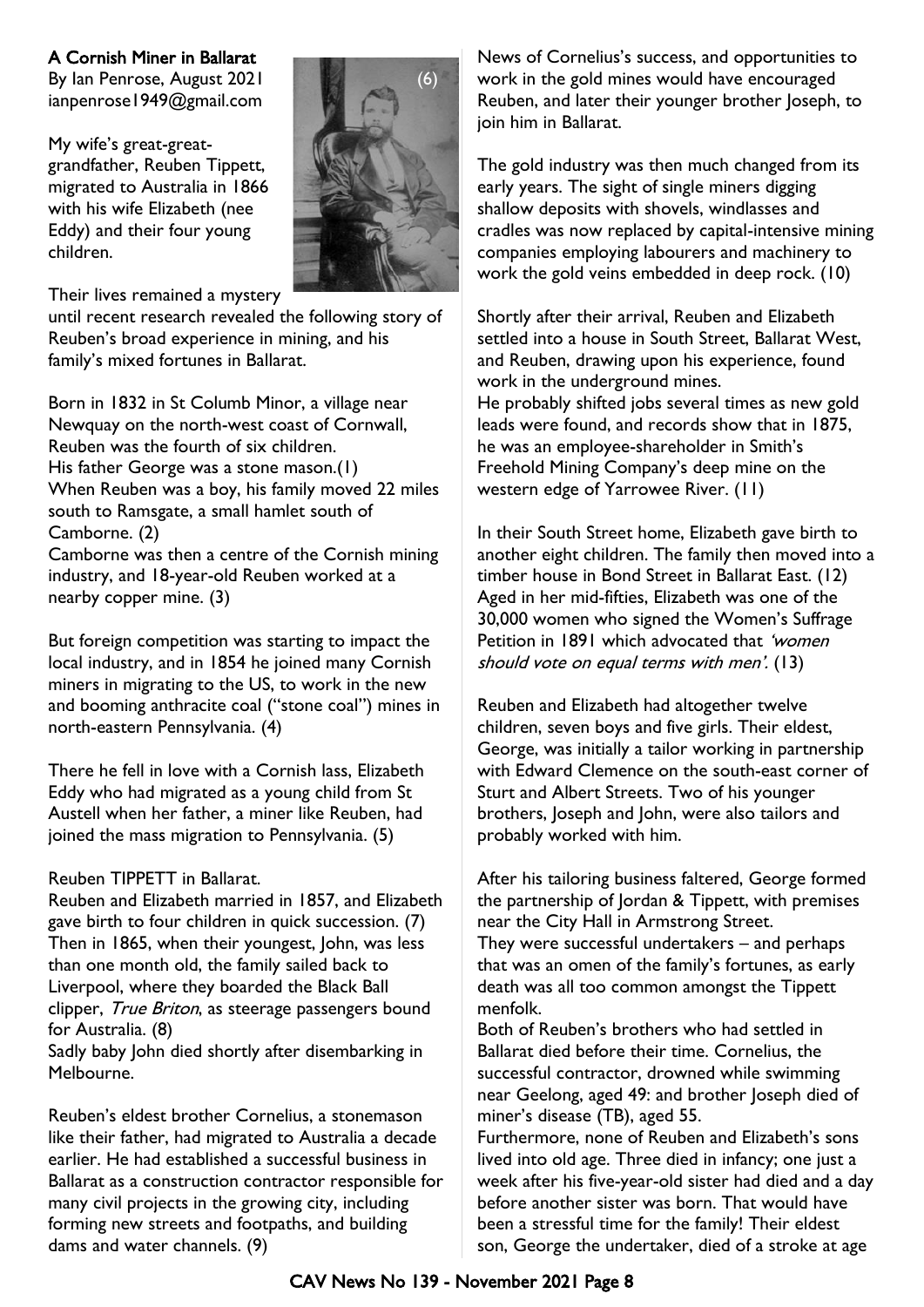54 while on an around-the-world holiday. His two tailoring brothers, Joseph and John, died in their twenties. Their other brother, Reuben, died aged forty.

The Tippett daughters, the four who survived childhood, fared much better. All married and had families of their own. But only one, the eldest daughter Mary, remained in Ballarat. Daughter Elizabeth married a Salvation Army officer and settled in New Zealand. Emma married a tailor and moved to Western Australia. And Annie married a carpenter and emigrated to California.

In February 1905, Reuben died at home. He was in his early seventies. His newspaper obituary read: Mr. Reuben Tippett, a well-known resident of Ballarat East, died on 10th inst. …. Deceased, who succumbed to rheumatism, contracted while mining in wet ground in the early days, was a native of Cornwall, and arrived at Ballarat in 1866. He was prominently connected with the total abstinence movement, and was a leading member of the Methodist Church. (14)

Widow Elizabeth remained in their Bond Street home where her daughter, Mary with her family joined her. Then in 1910 she sold the property and moved with them to Richmond in Melbourne. (15) When she died five years later, aged 78, Elizabeth had outlived eight of her twelve children. (16) She was buried alongside Reuben in the family grave in Ballarat's Old Cemetery. (17)

1 Cornish Parish Registers, St Columb Minor, 18 Nov 1832

2 England 1841 Census and 1861 Census

3 England 1851 Census

4 New York Passenger Lists 1820-1891

5 England Births and Christenings, 1538-1975, St Austell, Cornwall, Holy Trinity Church, 5 Feb 1837. Pennsylvania, Philadelphia Passenger Lists, 1800-1882.

6 Photo taken by S. Fisher Johnson, corner of Sturt and Camp Streets, Ballarat. Source: MyHeritage.com [online database]. Lehi, UT, USA: MyHeritage (USA) Inc. https:// records.myheritagelibraryedition.com /research/collection -4/myheritage-photos-docs viewed 8 Jan 2019.

7 Marriages in the Pennsylvania and New Jersey, U.S., Church and Town Records, 1669-2013 for St James Episcopal Church, Schuylkill.

8 Public Records Office Victoria, Unassisted Migrant Passenger List, fiche 254, page 4, vessel True Briton (Black Ball Line) sailed from Liverpool 9 November 1865, arriving Hobsons Bay, Melbourne 27 February 1866. The Age "Shipping" 9 Feb 1866, page 4.

9 Victorian Assisted Migrants records, on board Conway, and Ballarat Star, 1863-66, and Victorian Directories. The Argus, 25 Dec 1868, 20 Mar 1875

10 William Bramwell Withers, History of Ballarat – from the first pastoral settlement to the present time, 2nd edition 1887, Ch VII, http://gutenberg.net.au/ ebooks13/1304971h.html

11 Victorian Government Gazette, Mining Co Shareholder list, 1 Jun 1875. Geological Survey of Victoria, Deep Lead Gold Deposits of Victoria, Map No 6, Ballarat, 1991, re Henry Loch/Smith's Freehold mine. 12 Their address was originally 68 Bond Street, renumbered in about 1906 to #45, and again in 1960s to #623. Sources: Victorian Directories. Town of Ballaarat East valuation rate books.

13 Women's Suffrage Petition, 1891, https:// www.parliament.vic.gov.au/static/WomensPetition/ pdfs/413.pdf

14 Leader newspaper, Melbourne, 18 Feb 1905 15 Town of Ballaarat East valuation rate book, 1910-11, page 145

16 Four children who died as infants are buried together in Ballarat Old Cemetery, Area WN, Sect 5, Loc 23R1. 17 Ballarat Star, 8 Jan 1915. The Tippett family grave is in Ballarat Old Cemetery, Area AVE, Sect 5, Loc 14R2



CAV News No 139 - November 2021 Page 9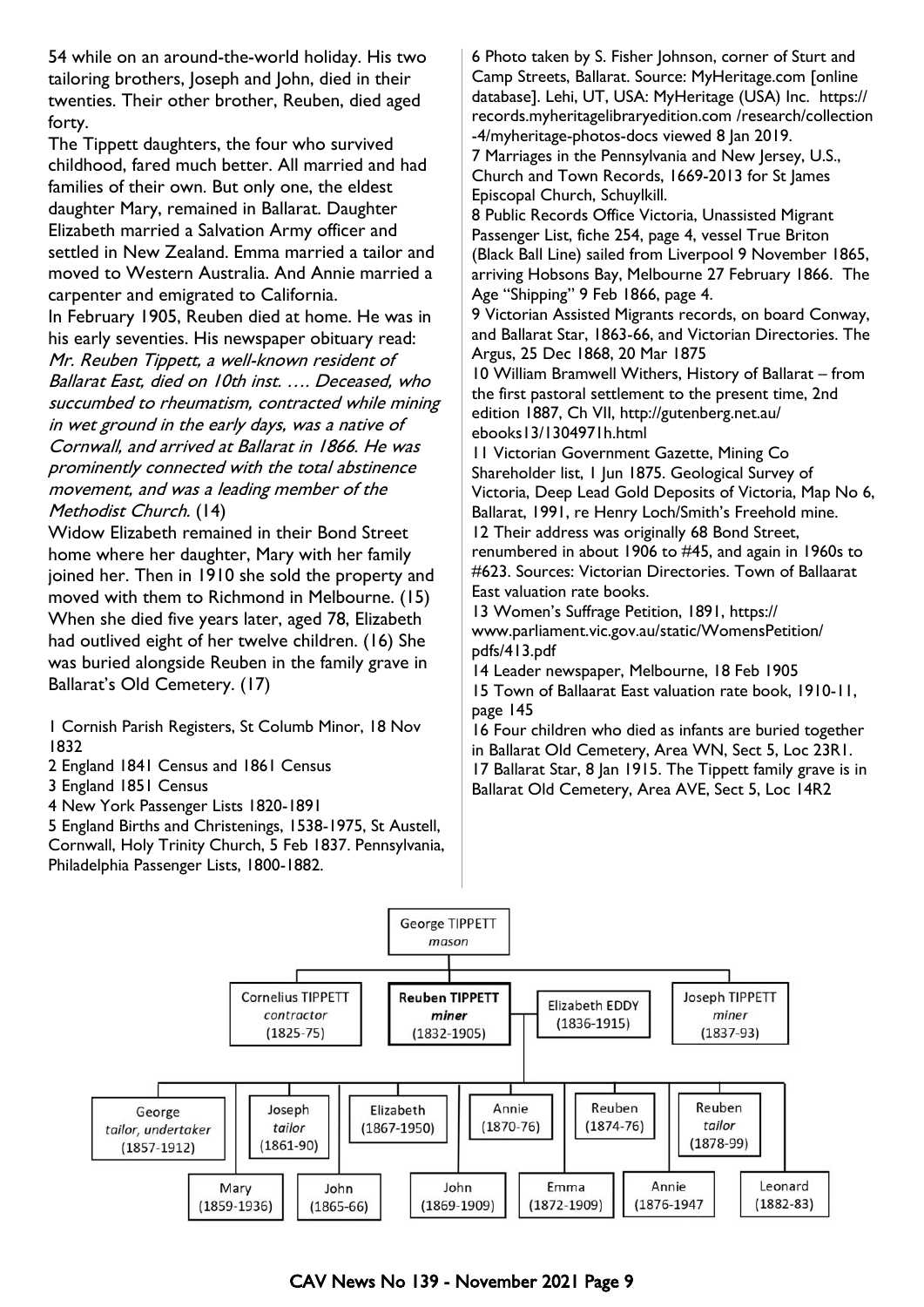Two CAV Members have sent me this information from the Royal Historical Society of Victoria newsletter.

It maybe of interest to some of our members.

#### Where did they settle?

Our February issue of History News will focus on, 'where did they settle and what impact did they have?'

Since 1788 people from other countries have come to make this country their home. Their decisions to do so have been based on a wide range of events in their lives and in their home countries.

Some of those events, such as wars or famine, have forced large groups of immigrants to arrive from one country and settle together in a particular region of Victoria their home. Evidence of those initial settlements, such a suburb and street names or cuisines, remain after descendants move on. For instance, in Boroondara where I am, there is Canterbury, Surrey Hills and Chatham, Middlesex and Essex Roads as the areas first settlers were mostly English.

Victoria has had settlers from many, many countries: Scotland, Germany, Netherlands and Vietnam, to name but a few.

The deadline for that issue will be 2nd January 2022. We welcome articles about specific regions within Victoria that have been home to groups of specific national or cultural groups of immigrants.

Who were they? Where did they settle? And especially, what impact did they have on physical and cultural aspects of the region that they made their home.

Remember, the deadline is 2nd January for these pieces, and submissions before deadlines very welcome.

Sharon Betridge RHSV [sbetridge@outlook.com](mailto:sbetridge@outlook.com)

#### Have you ever thought?

from Lyne McGregor, of the Narre Warren and District Family History Group and used with permission

Have you ever thought, when searching for your family, that you might end up with a connection to someone or something famous?



When I first started looking or verifying "old wives tales" with my paternal grandfather, I got told about the Pirates along the Cornish coast and the play "Pirates of Penzance" was written from old folklore. When Pa started talking about Pirates, I thought my fascination with them and sailing ships had a family connection, little did I know.

After Pa had searched through some old paperwork, I was given a copy of some papers that had been left behind in the family bible.

The Logan Rock (1) - Quaint Bill of Costs for replacing it had been printed off and left with a copy of the verse The Logan Rock that lyrically told the story of Lieutenant Goldsmith and a band of men who pushed Logan Rock off its pivot.



(1)Summary of the accounts of replacing Logan Rock preserved by the Goldsmith family held in the Penzance (Morrab Gardens) Library dated Nov 2nd 1824

At Lands End, the Atlantic Ocean and the English Channel meet and hit the granite cliffs. A castle Treryn laid fort there and Logan Rock was to prevent pirates entering the coastline.

Lieut Goldsmith was employed to keep them away but was known to join them if things were quiet. The verse indicates crow bars and rope were used to overthrow with a thund'rous tone..... the rock went crashing down the slope.

The Geographical Society found out Lieut Goldsmith orchestrated the tip over so he alone must pay but he didn't have funds so a collection by the Society began.

The stone weighed over 60 tonnes and took from early September 1824 to November 2nd 1824 to be replaced.

A series of skilled tradesmen and labourers were used. There were carts and horses; there was the crew of the HMS Nimble, timber and lodging for the men, all were part of the costs to replace Logan Rock.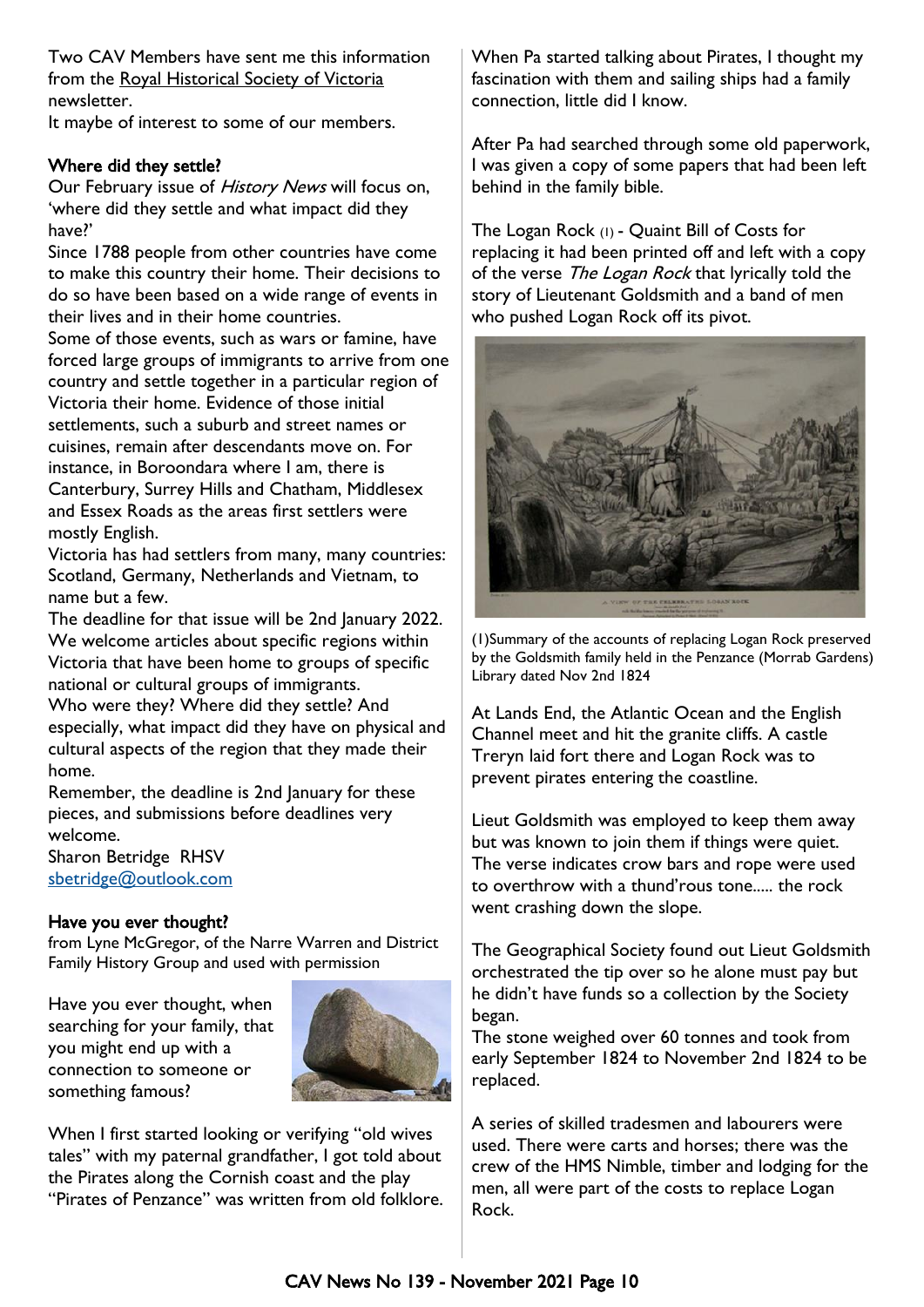Fortunately on the Quaint Bill of Costs some of the men are listed and my great, great, great grandfather Methuselah Matthews and great, great, great grandfather Henry Harvey's names appear there. Methuselah would have been 25 or 26 at the time so in the prime of his life and hopefully health. As the name suggests he did live for a long time; he was 87 when he died in 1885.

Methuselah married Grace and they were to have five children. Son Joseph and his elder sister Mary left Cornwall and came to Australia long after the gold rush in 1889.

Joseph's daughter Mary Anne had married and she, with her new husband, George Williams, were coming to Sebastopol to start a new life. Joseph with his wife and four children came out as the farming on their farm named Roskestal wasn't bringing in enough to live on.

The property was part of the Duchy of Cornwall and was on a 99 year lease. When Joseph left Cornwall his "in-laws" the Williams took over the lease. A visit by my Mum and Dad in 1989 to the property discovered the Williams family were still on the farm.

So, we weren't pirates or smugglers but we did get our name recorded which helps with knowing where the family was and what they had done before coming out to Australia.

Now I go back to looking for a Pirate connection.

#### From our Lithgow reporter

During 2020-2021 CAV member Jill Beard has been in Lithgow NSW and sent this article for the newsletter regarding a prominent Lithgow man who hailed from Cornwall. A great Australian.

Lithgow Mercury (NSW : 1898 - 1954), Monday 5 July 1943, page 2 (from NLA TROVE)

MR. R. F, LEAN DEATH OF RESPECTED CITIZEN AFTER A LONG AND FULL LIFE

The death took place at his residence in Hassan's Wallsroad after a very short, illness, of Mr. Richard Francis Lean, one of the most respected best



Mr. Lean had only been ill a few days, indeed he was at the garage on Monday last, but the severity of the attack took a quick toll and death occurred on Friday night.

The late Mr. Lean was one of nature's gentlemen, a man who lived a life of service to the community and who probably never made, nor did he deserve, an enemy.

His good deeds were many, and in anything for the welfare of the town he was always to the fore with finance and, in his earlier days, with service. His good works were always done in a most unobtrusive manner; indeed, this was a prominent, trait of his whole character.

In business he was the soul of probity. His word was his bond, and he never had a harsh word for anyone.

Lithgow has indeed lost a citizen it can ill spare and one who made it a home for himself and his family, its interests and development, being one of the aims of his life.

As a member of the Baptist Church he was its greatest stalwart, and he often used to say that, he thanked God he was permitted to be able to render it, and the work of Christianity generally, financial help. He was church organist, in the earlier days, superintendent, of the Sunday School, a life deacon, in fact in all church activities he was most prominent. It is here that he will be most missed.

Mrs Lean predeceased him by five years, and since then he had the companionship of his niece, Miss Vera Marshall, whose devotion to her uncle has been marked.

The late Mr Lean is survived by three sons - Bertram, Alfred and Eric - and four grandchildren, John and Marie (children of Mr. and Mrs. B. V. Lean), Richard and Daphne (children of Mr. and Mrs. Eric Lean), for whoso interests he had a loving care. He frequently mentioned that he was looking forward to a long talk with Grandson John, who is in the Navy and has recently visited the birthplace of his grandfather.

For home life and family association indeed he had a keen love.

The late Mr. Lean was born in the tin mining town of Twelveheads, near the capital city of Truro, Cornwall - so named because of that number of stampers with which it was surrounded - in 1865.

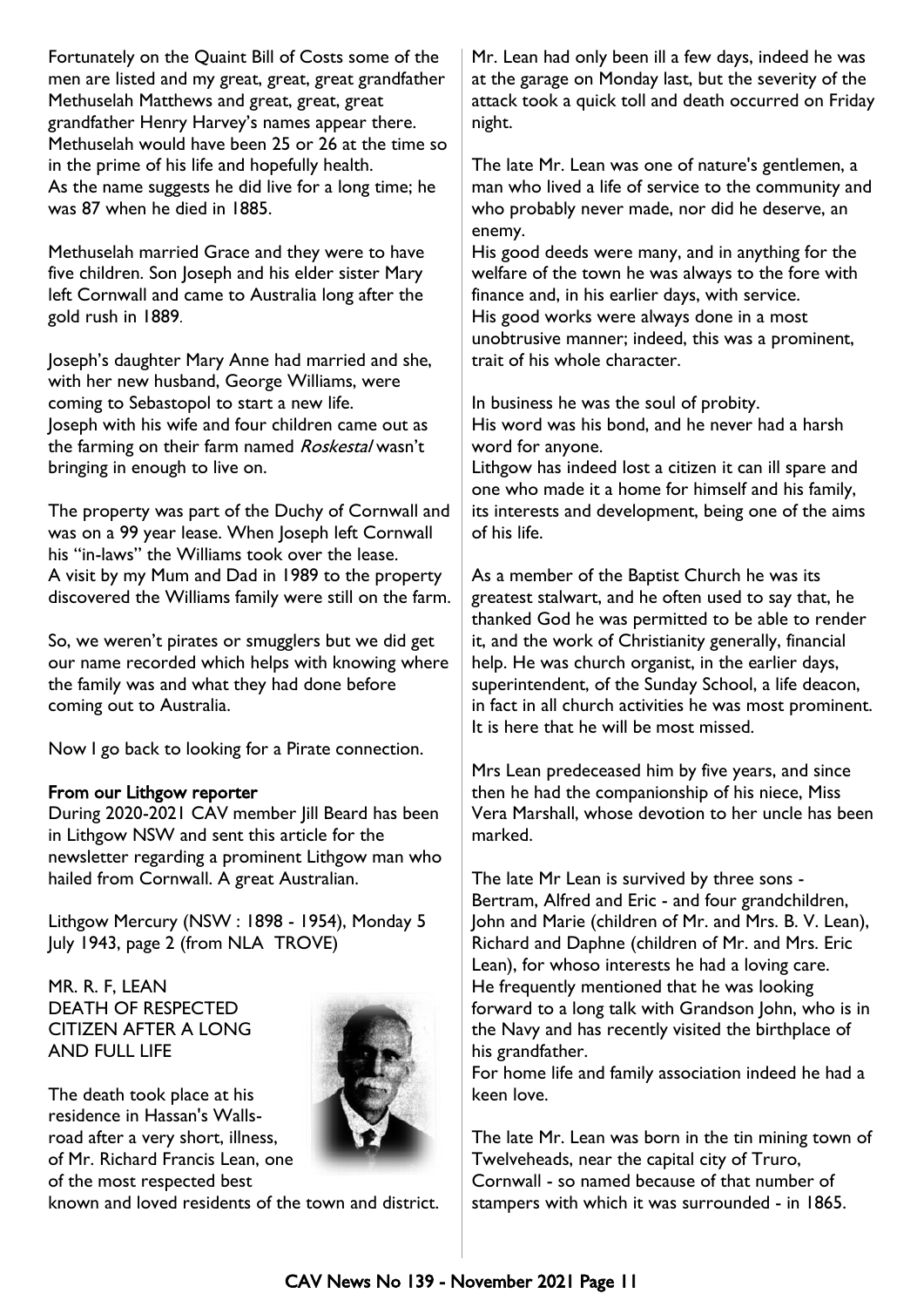This was also the birthplace of the celebrated Cornish preacher, Billy Bray, whose quaint sayings have become proverbial in evangelical circles.

Early in life he manifested a keen interest, in mechanics and although he started work at the early age of eight around the mines, later he became apprenticed to the engineering trade under the late Richard Northey, grandfather of Mr. Richard Northey, of Lithgow.

Incidentally the two became firm, boyhood friends and this friendship has endured throughout the years.

Mr. Lean's father came to Australia when his son was only a lad and, after he had settled here, sent for his family.

From then on began a long association by the late Mr. Lean with this district - Napoleon's Reef, the Paddy Lackey mine at Sunny Corner (he was its first and only engineer), Oakey Park colliery, the S.A.F. (he was its first millwright), Commonwealth Oil corporation - he supervised the erection of the pumping plants and sawmills from Wolgan to Dean's Siding and, with Mr. William Allen, of Hayley-Street drove the first locomotive over the line - Yanco Irrigation area, where he erected various plants, until finally he established, over 30 years ago, the wellknown motor and engineering firm now known as R. F. Lean and Sons.

Mr. Lean had the distinction of building the first motor car to be seen on Australian roads.

The work occupied three years from the year 1899, and when it made its appearance, it caused



The first car, in Maurotroct, Lithgow. Mr. B. V. Lean is at the "tiller,"...

a furore. The car was powered by an engine which Mr Lean bought from Mr. Beard, a Lithgow chemist of those days, and which he had imported from the De Dion Bouton Co., France.

This car was certainly well constructed, and its speed for those days was regarded as amazing.

It was this achievement that really decided Mr. Lean to ultimately open his Lithgow establishment where his three sons have all been trained.



Vale a splendid citizen, husband and father. To the bereaved very sincere sympathy will be extended.

#### THE FUNERAL

The Baptist Church, held a capacity congregation on Sunday afternoon, when citizens representing every section of the community assembled to pay their sympathetic respect to the late Mr. Lean, prior to the funeral proceeding to the Bowenfels cemetery. The Rev, J. B. Wilson conducted a funeral service, during which favorite hymns of the deceased were sung, his eldest son, Mr. B. V. Lean, being at the organ and playing appropriate music.

The coffin was surrounded by a profusion of floral, emblems.

Referring to the deceased's career, Mr. Wilson said the church had lost a member and officer of whom they were all justly proud.

The same could be said of Mr. Lean as a citizen and business man. It could truthfully be said of him that he was one of God's men, whose daily life was an exemplification of a deep sense of the spirit of Christ whom he served with humility and sincerity. He had been, and was at the time of his death, a deacon of the church for 30 years; his good deeds were many, while his liberality for the advancement of God's work and other deserving causes were without ostentation.

As a husband and father, the late Mr. Lean stood as a pattern citizen, while his Christian example was indicated by the high moral standing and respect in which his three sons were held by the community. To those and other members of the family the sympathy of church members and citizens generally was extended.

The ceremony at. the graveside was continued by the Rev. J. B. Wilson, assisted by church officers. These were Messrs. Hayward, Pearman, Wilkins and Pym.

The final hymn was "Rock of Ages."

The pallbearers were Messrs. T. Hopkins, F. Emery, R. Pearman and H. Astill.

Among the profusion of wreaths placed on the grave were two of a permanent type - one from the family, the other from the Baptist Church.

The funeral arrangements were in the hands of Messrs. Matthews and Lemon.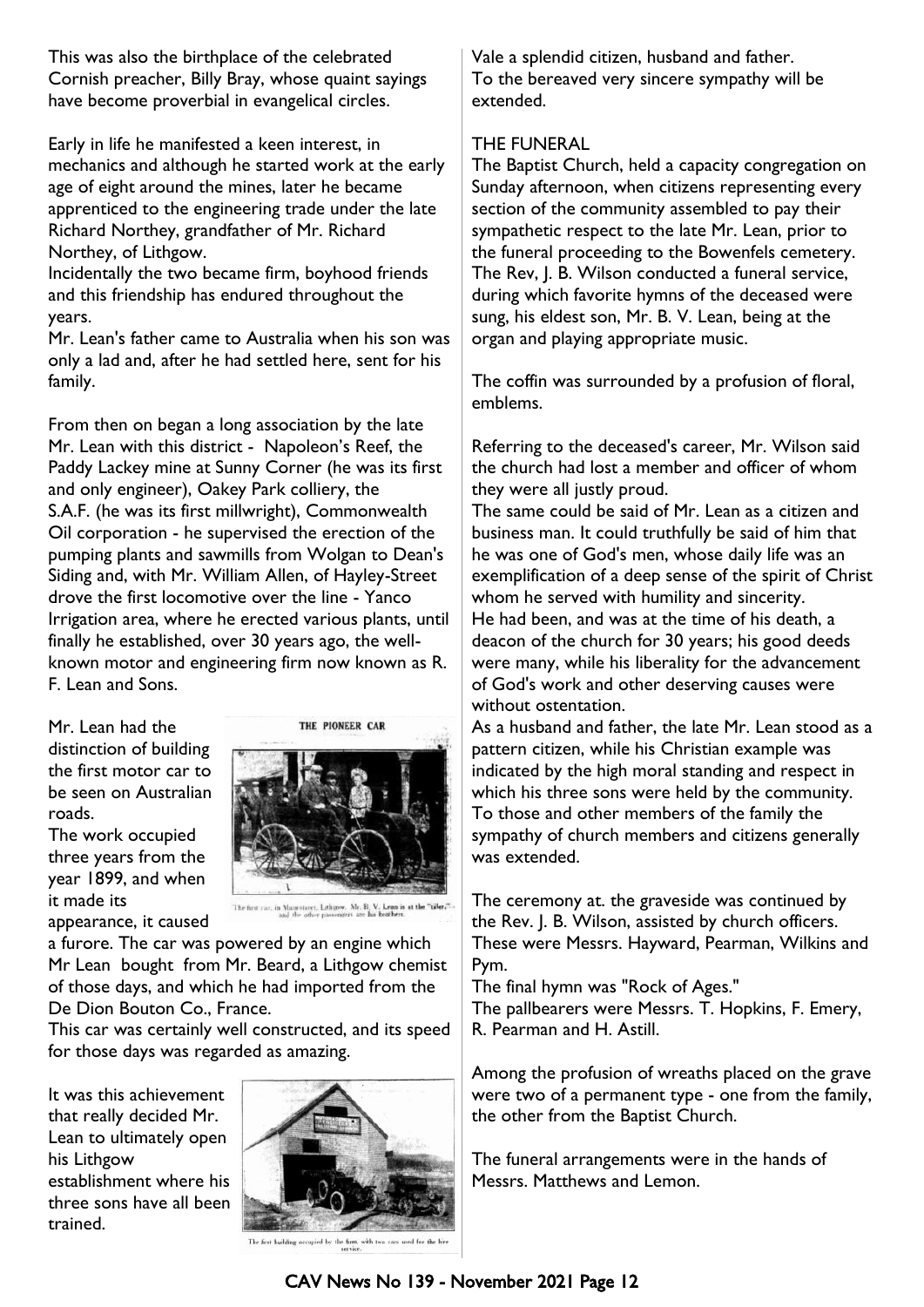#### Annie Mavis Webster

Annie Mavis Webster was born on 25th May 1914, the daughter of Edwin Arthur Webster (born 1875 Bendigo, Victoria) and Annie nee Nancarrow (born

1878 in Victoria). She died 8th April 2000. Annie, the mother was of Cornish descent with both her mother and father born Cornwall – Richard John Nancarrow and Elizabeth Jane nee Rodda.

Annie Mavis Webster was always known locally as Mavis Webster.

Bendigo Chorale, a community choir was formed in the 1957 by Mavis Webster. This choir sang under the name of Benola Singers for 40 years and then changed its name to Bendigo Chorale at the time of Mavis' retirement.

During the years of Mavis' leadership the choir not only performed fine choral performances within the City of Bendigo, but won significant awards in Australia wide choral competitions.

Mavis was also a very well renowned teacher of singing and taught in many Bendigo schools including St Mary's College and Girton College. She also ran a very successful private singing class. At the time of her death the Bendigo Chorale established an annual singing prize in her memory and it is awarded to a senior secondary school student who shows vocal potential.

Mavis Webster MBE taught singing in Bendigo for more than 50 years. She was unable to continue studies overseas because of the outbreak of World War II.

1966 Bendigo's award winning choir, 'The Benola Choristers', was successful in many Eisteddfods, both in Victoria and interstate, including the Adelaide Choral Contest of 1965, in which the choir was awarded first place taking home 1000

pounds prize money.

In the photo below:

Back row: Jerry Cronin, John Logan, Vic Knox, John Stephens, unknown, Jim Tomlins, Dave Sleeman, unknown, Lyall Shepherd, Geoff Barnes and Jack Werry.

Fourth row: Alan McLay, Vic Sommerville, Perc Reed, Alan Sandow, Gerrard Van Emmerik, Bill Van Emmerik, Bill Clark, Charles Jones, John Burtonclay, Bob Mellis, Don Speedy and Reg Boromeo.

Third row: Clark Jeffrey, unknown, unknown, Anne Fraser, Lorraine Jones, Yvonne Gillies, Bev Davies (Smith), unknown, Pat Lyon, Gwen Jeffrey, Dorothy Lockett, Beryl Hayes.

Second row: Edith Glenn, Kathie Veitch, Valda Young, Helen Hercus, Muriel Sparkman, Dorothy Pittaway, Betty Cowling, Annette Trewartha, Rhonda Osborne, Norma Cowling, Valerie McCracken and Anne Hamilton (Fleuren). Front row: Mavis Webster (Director), Glenis Granger, Marjory Johnson (Grenfell), Barbara Mamouney, Margaret Watters, Hilary Wilcock, Patricia McCracken, Leonie Bissell, Judith Sandow, Kathy Paxton, Joan Thomas, Natalie Munro, Joan Mellis and Irene Gill (Accompanist). Source - Bendigo Advertiser Way We Were

In the Supplement to the London Gazette, 3rd June 1978.

British Empire Medal - Civil

Miss Annie Mavis Webster, of Bendigo, Victoria. For service to music and musical education.

Leanne Lloyd

Addendum - Mavis Webster was the Sun Aria winner in 1939 having been the runner-up in 1938.



CAV News No 139 - November 2021 Page 13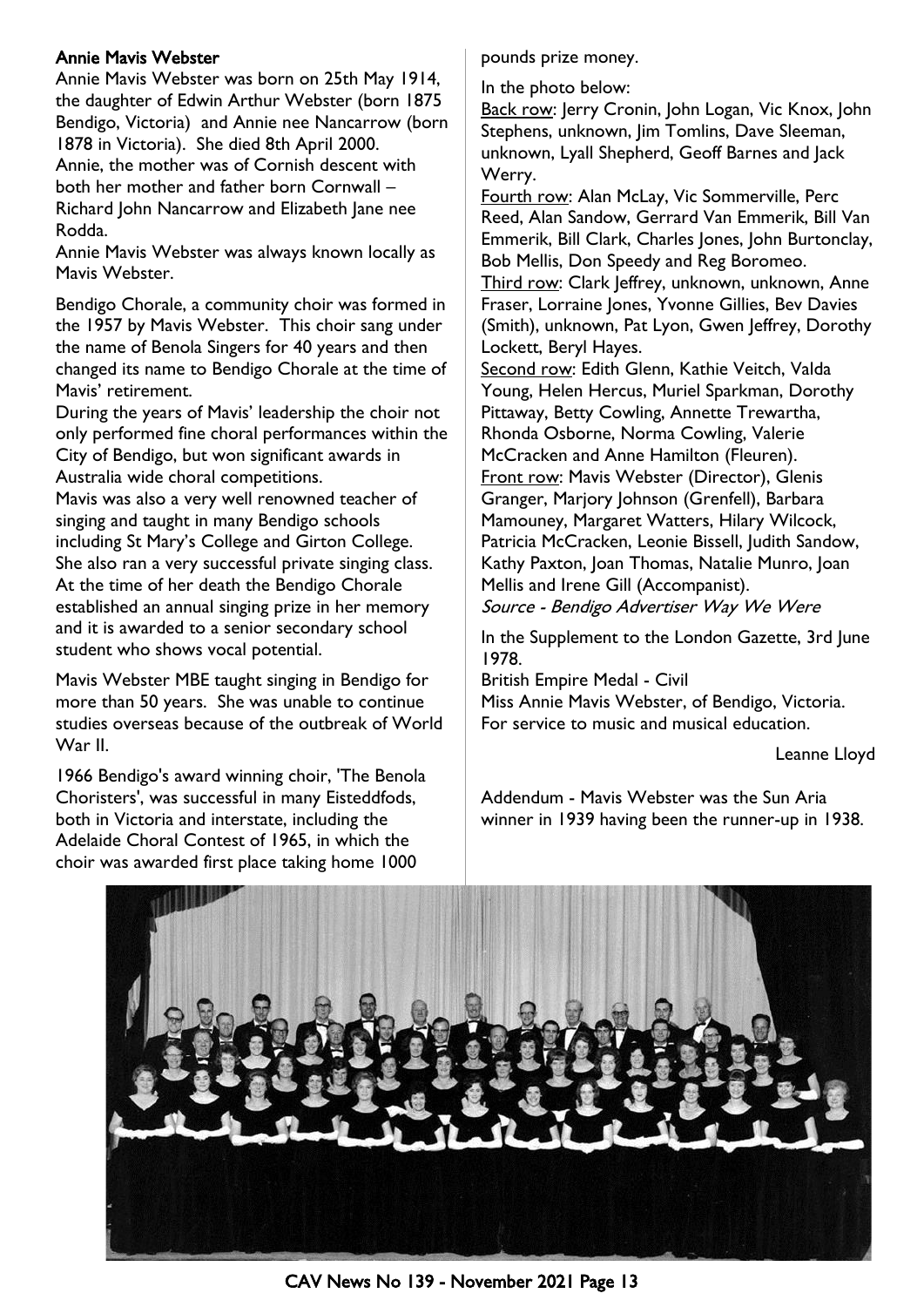#### Castlemaine reminiscences

The book 'Reminiscences of the Castlemaine Pioneers' contains the recollections of the experiences of many of the early settlers on the Mount Alexander goldfields and Castlemaine. This is an extract from the recollections of Thomas Carter:

At the time I write of, there must have been over 5,000 diggers on Moonlight and the shouting and yelling after nightfall, together with the firing of revolvers and guns made some noise. To show the insecurity of a man's claim amongst this motley crew, I may mention as an instance that he might leave his claim overnight to find it "jumped" next morning, and the hole, which had been a round one, metarmorphosed [sic] into a square one, thus rendering it difficult to recognise his own claim. I was never served this trick but a friend of mine assured me that it actually happened to him. There were generally one or more fights daily among the Tipperary Boys and the Cornishmen. The latter, as soon as they had bottomed, would drive like rats and undermine the Irishmen's claim and remove the washdirt. The ground being wet enabled the Cornishmen, who were expert miners, to excel all others in driving. The Tipperary Boy would suddenly drop through with a yell into the drive of a Cornishman and be up to his neck in water. A crowd would gather, and woe betide the Cornishman if he were caught. He would, perhaps, pop his head up some distance off, covered with mud from head to foot, and if the course was clear, would run for his life.

The book gives wonderful descriptions of life in the early days in Victoria, particularly on the goldfields, and coming from those who lived through those days, makes them even more interesting.

Gail White



#### From a Recent Post on Facebook

A reminder from Stephen Treseder if you are searching for lost relatives in Parish Registers.

If you are a newcomer to Family History, remember the following facts about PARISH REGISTERS:

1538 – Introduction of parish registers in England & **Wales** 

1558 – Start date of many older registers

1598 – Registers to be written on parchment &

Bishops' Transcripts introduced

1642-1660 – Civil War & Interregnum led to many registers being incomplete but 'late' entries can be found after 1660

1695-1706 – Fees charged for baptisms, marriages & burials. At the end of this period, there was often a rush of baptisms

1752 – England & Wales change from the Julian to the Gregorian Calendar

1754 – Hardwicke's Marriage Act meant all marriages, except for Jews & Quakers, had to take place in a Church of England. A set format was introduced for the registers and stricter rules applied to the reading of banns

1777-1812 – Dade registers introduced in Diocese of York

1783 – The Stamp Act was another attempt to charge for entries in parish registers and lasted 10 years

1812 – Rose's Act resulted in a set format for baptism and burial registers

Looking for register entries before 1538 is unrealistic. Don't expect every register to have survived or be complete.

The Protestation Rolls are a useful 17th century source for researchers. The returns were the result of an order that all men had to swear an oath of allegiance to the Protestant religion.

The Cornwall Online Parish Clerk (OPC) website has a search facility.

[https://www.cornwall-opc-database.org/extra](https://www.cornwall-opc-database.org/extra-searches/protestation-returns/)[searches/protestation-returns/](https://www.cornwall-opc-database.org/extra-searches/protestation-returns/)

The article below is from its website and provides very helpful information which may help your17th century research.

#### The Protestation Oath of 1641

During the spring of 1641 there was great unrest in Parliament with discord between the House of Commons and the House of Lords, and plots and sub-plots against both the King and Parliament itself. In May 1641 Parliament agreed upon the following Protestation Oath

" I, ?--- ?--- do in the presence of Almighty God, promise, vow and protest to maintain and defend, as far as lawfully I may, with my Life, Power and Estate, the true reformed Protestant Religion, Expressed in the Doctrines of the Church of England, against all Popery and Popish Innovations, within this Realm, contrary to the same Doctrines, and according to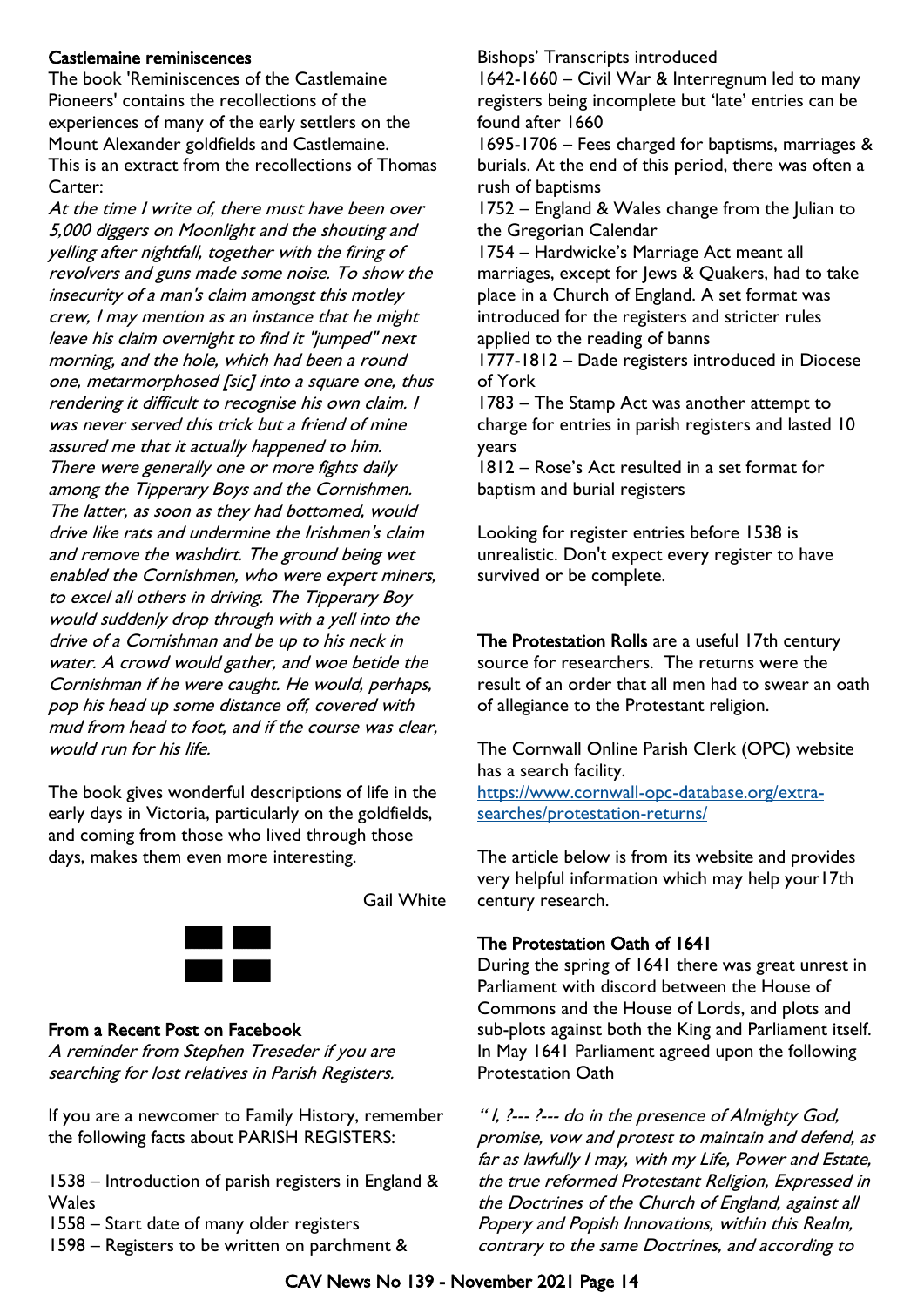the Duty of my Allegiance, His Majesties Royal Person, Honour and Estate, as also the Power and Privileges of Parliaments, the Lawful Rights and Liberties of the Subjects, and every person that maketh this Protestation. in whatsoever he shall do in the lawful Pursuance of the same; and to my power. and as far as lawfully I may, I will oppose and by all good ways and means endeavour to bring to condign punishment all such as shall, either by Force, Practice, Counsels, Plots,, Conspiracies, or otherwise, do any Thing to the contrary of any Thing in this present Protestation contained; and further, that I shall in all just and honourable ways, endeavour to preserve the Union and Peace betwixt the three Kingdoms of England, Scotland and Ireland; and neither for Hope, Fear nor any other Respect shall relinquish this Promise, Vow and Protestation."

On 6th May 1641 a Bill was introduced in the House of Commons imposing the signing of the Protestation on all Englishmen of 18 years and above. All who refused to sign were deemed unfit to hold office in Church or Commonwealth.

At the end of February or the beginning of March 1641 incumbents read out the Protestation in the parish churches. The parishioners then signed or made their mark before him and the other officials present, who testified that the oath had been taken, or refused. Many women took the Protestation Oath. Many Roman Catholics refused.

The only safe assumption as to whether a man could or could not write is where it says he made his mark. Many incumbents wrote the whole list of names. In many family groups every name was written by one person. Do not assume that a man could write even if it does not say he marked. This work is a transcription of a transcription and is therefore open to human error. As always the original documents should be consulted. The original Protestation Returns are held in the Parliamentary Archive in the House of Lords Library.

Source: "Cornwall Protestation Returns 1641" from a transcript (circa 1914) by Reginald Morshead Glencross, additional material by H L Douch, edited and published by T L Stoate 1974

[https://www.cornwall-opc-database.org/extra](https://www.cornwall-opc-database.org/extra-searches/protestation-returns/protestation-oath-of-1641/)[searches/protestation-returns/protestation-oath-of-](https://www.cornwall-opc-database.org/extra-searches/protestation-returns/protestation-oath-of-1641/)[1641/](https://www.cornwall-opc-database.org/extra-searches/protestation-returns/protestation-oath-of-1641/)

# CAV Information Technology Group

At the CAV Annual General Meeting, I foreshadowed the establishment of a group of interested members to assist the Association with our IT.

At the moment our IT knowledge is held by one person, our Webmaster Arthur Coates. Arthur and I want to spread the understandings of how our IT works including how the website works. If we can get four or five members together at Oakleigh, then Arthur can begin the process of explaining how things work.

All you will need to do is to be able to work on a computer; no special skills in IT are required. Please contact either Ken or Arthur if you are interested.

Arthur Coates: [arthurcoates@netspace.net.au](mailto:arthurcoates@netspace.net.au) Ken Peak: [pkicons29@bigpond.com](mailto:pkicons29@bigpond.com)

# **CORNISH TIDBITS**

#### Eden Project: Geothermal heat project 'promising'

A three mile-deep (4.8km) borehole has shown "promising" prospects for a geothermal heat plant in Cornwall.

Drilling started in May on the borehole at the Eden Project.

The eco attraction hopes that it will lead to a geothermal heat plant, unlocking heat for Eden and nearby industries.

If successful, the scheme would use steam created from hot water found deep underground to power turbines and produce electricity.

Eden estimates that the heat produced will be the equivalent of heating more than 35,000 homes. <https://www.bbc.com/news/uk-england-cornwall>

#### New rugby league team

Cornwall will have a professional rugby league team in League One from 2022 and it will be based at Penryn's Memorial Ground.

They will have full membership of the Rugby Football League, having taken on Hemel Stags' licence with the governing body.

The division Cornwall are joining is far more diversely spread than the Championship and Super League, where most sides are based in the north of England.

There are two Welsh clubs, West Wales Raiders and North Wales, while London Skolars, Coventry Bears and Doncaster are also outside the traditional M62 belt. Oldham, Swinton, Rochdale, Keighley and Hunslet complete the make-up of the league.